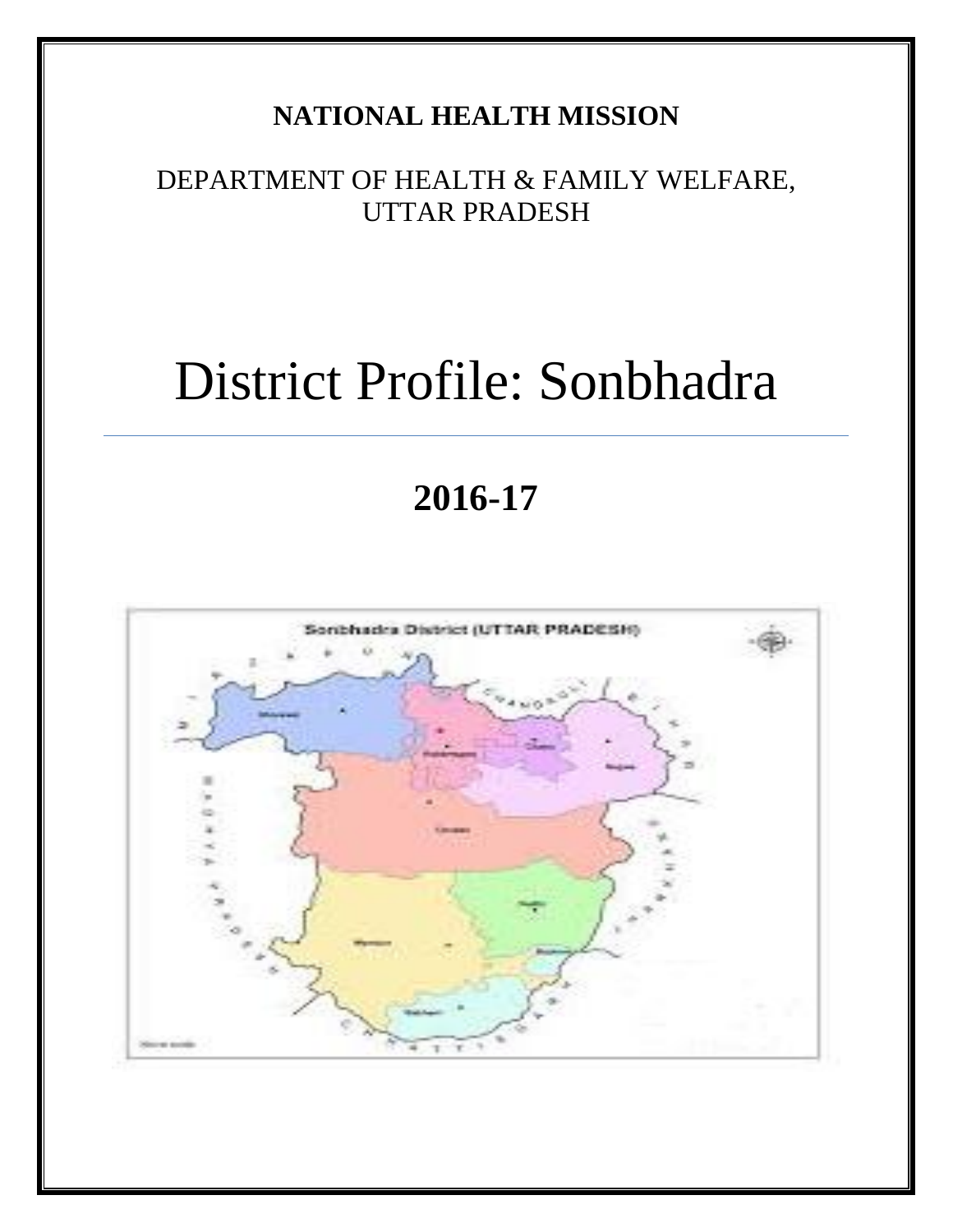## **District Profile:**

|                                                           | Sonbhadra | <b>Uttar Pradesh</b> |
|-----------------------------------------------------------|-----------|----------------------|
| Rural Population (In lakhs) (Census                       | 15.48     | 1551.11              |
| Number of Districts (RHS 2014)                            |           | 75                   |
| Number of Sub District (Tehsil/Taluka<br>etc.)Census 2011 | 3         | 312                  |
| Number of Villages (RHS 2014)                             | 1427      | 106704               |
| Number of District Hospitals (RHS)<br>2014)               |           | 160                  |
| <b>Number of Community Health Centres</b><br>(RHS 2014)   | 6         | 773                  |
| Number of Primary Health Centres<br>(RHS 2014)            | 27        | 3497                 |
| Number of Sub Centres (RHS 2014)                          | 173       | 20521                |

## **Demographic Profile**

| <b>Indicator</b>                           | Sonbhadra | <b>Uttar Pradesh</b> |
|--------------------------------------------|-----------|----------------------|
| <b>Total Population (In Crore) (Census</b> | 0.19      | 19.96                |
| Decadal Growth (%) (Census 2001)           | 27        | 20.09                |
| Crude Birth Rate (SRS 2014)                | 28.7      | 27.2                 |
| Crude Death Rate (SRS 2014)                | 9.2       | 7.7                  |
| Natural Growth Rate (SRS 2014)             | 19.5      | 19.5                 |
| Sex Ratio (Census 2011)                    | 913       | 908                  |
| Child Sex Ratio (Census 2011)              | 920       | 899                  |
| Schedule Caste population (In Crore)       | 0.0421    | 3.51                 |
| Schedule Tribe population (in crore)       | 0.0385    | 0.011                |
| Total Literacy Rate (%) (Census 2011)      | 66.18     | 69.72                |
| Male Literacy Rate (%) (Census 2011)       | 77.19     | 79.24                |
| Female Literacy Rate (%) (Census 2011)     | 54.11     | 59.26                |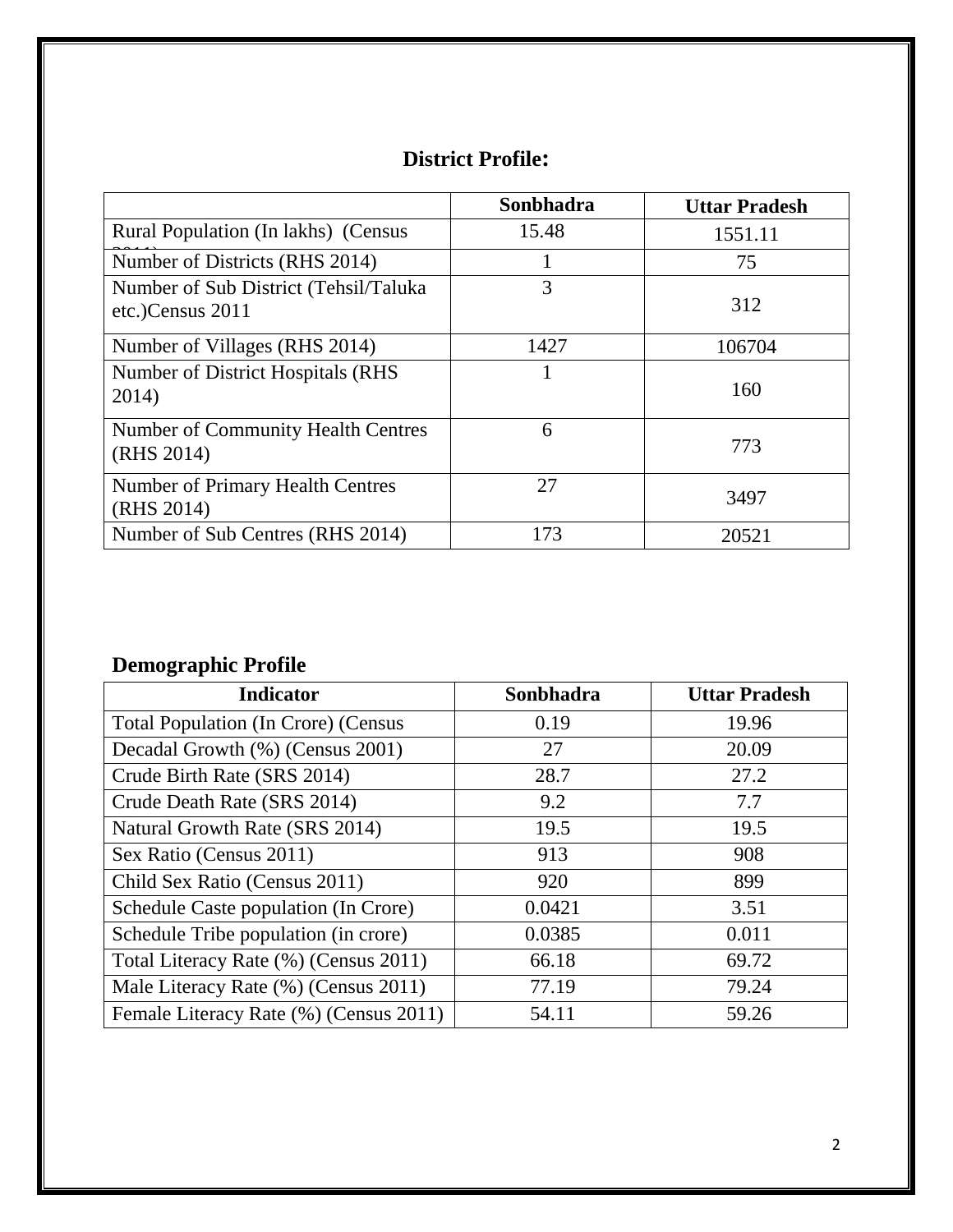### **Status of Health Indicators**

| Indicators                   | Sonbhadra |                          | $\%$    | <b>Uttar Pradesh</b> |                 | $\frac{0}{0}$ |
|------------------------------|-----------|--------------------------|---------|----------------------|-----------------|---------------|
|                              |           |                          | Decline |                      |                 | Decline       |
|                              |           |                          | (MH)    |                      |                 | (MH)          |
| <b>Infant Mortality Rate</b> | 62 (AHS   | 69 (AHS 2012-            | 11.29%  | 71                   | 50              | 29.57%        |
|                              | 2011)     | 13 IInd                  |         | $(SRS-2006)$         | $(SRS-2014)$    |               |
|                              |           | Updation)                |         |                      |                 |               |
| Neo-Natal Mortality          | 45 (AHS)  | 52(AHS 2012-13)          | 15.55%  | 46                   | 35              | 23.91%        |
| Rate                         | 2011)     | IInd Updation)           |         | (SRS 2006)           | $(SRS-2014)$    |               |
| <b>Maternal Mortality</b>    | 308 (AHS  | 218(AHS 2012-            | 29.22%  | 440                  | 285             | 35.22%        |
| Ratio                        | 2011)     | 13 IInd                  |         | (SRS 2004-           | $(SRS 2011-13)$ |               |
|                              |           | Updation)                |         | (06)                 |                 |               |
| <b>Total Fertility Rate</b>  | 3.4 (AHS  | 2.8 (AHS 2012-13 17.64%) |         | 4.2                  | 3.1             | 26.19%        |
|                              | 2011)     | <b>IInd Updation</b> )   |         | $(SRS-2006)$         | (SRS 2014)      |               |
| <b>Under-five Mortality</b>  | 96 (AHS   | 99(AHS 2012-13)          | 03.12%  | 91                   | 64              | 29.67 %       |
| Rate                         | 2011)     | IInd Updation)           |         | (SRS 2008)           | (SRS 2013)      |               |
|                              |           |                          |         |                      |                 |               |

## **Progress under Health Systems Strengthening**

| SI.<br>N <sub>0</sub> | <b>Activity</b>             | <b>Status</b>                                                                                                                                                                                                                               |
|-----------------------|-----------------------------|---------------------------------------------------------------------------------------------------------------------------------------------------------------------------------------------------------------------------------------------|
| $\mathbf{1}$          | $24x7$ PHCs                 | Out of 27., only 2. PHCs are functioning on 24x7 basis.                                                                                                                                                                                     |
| $\overline{2}$        | Functioning<br>as FRUs      | Only 04 Facilities (01DH, 00 SDH and 03 other level CHC and<br>others level) are working as FRUs                                                                                                                                            |
| 3                     | <b>ASHAs</b><br>Selected    | 1564 ASHAs have been engaged<br>(1332 have been trained in $1st$ Module, and 1115 ASHAs are<br>trained upto $5th$ Module and 1096 ASHAs trained in Round-1 &<br>1088 ASHAs trained in Round-2 of 6 <sup>th</sup> & 7 <sup>th</sup> Modules) |
| $\overline{4}$        | Contractual<br>appointments | Human Resource (HR) has been approved.<br>(Medical Officers (MBBS) - 06, Specialist 5, AYUSH Mos/<br>Physicians 20 SNs 60, ANMs 61, LTs 24, Pharmacists 27)                                                                                 |
| $\overline{5}$        | Rogi Kalyan<br>Samiti       | 9 facilities (01 DH, 06. CHCs and 02 BPHCs) have been registered<br>with RKS.                                                                                                                                                               |
| 6                     | <b>VHSNCs</b>               | Out of 637 villages, 501 villages constituted VHSNCs.                                                                                                                                                                                       |
| $\tau$                | <b>DLVMCs</b>               | Completion of 01 (2015-16) DLVMC has been reported.                                                                                                                                                                                         |
| 8                     | <b>VHNDs</b>                | 21047 VHNDs were held during 2015-16.                                                                                                                                                                                                       |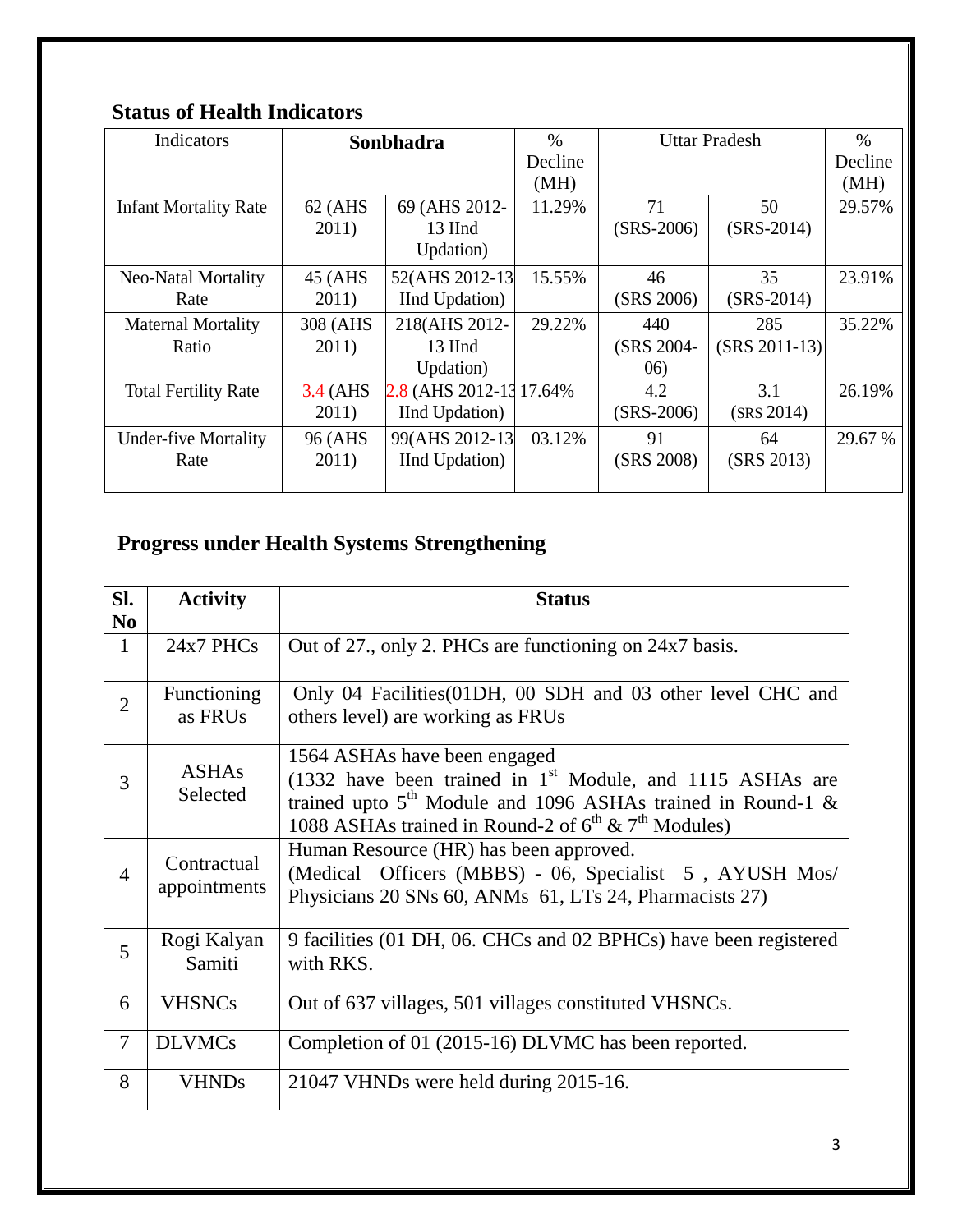| 9  | <b>ERS</b>                                | 22 (102-Type) $\&$ 16 (108-Type) are operational. |                                                                                 |                  |            |  |                         |
|----|-------------------------------------------|---------------------------------------------------|---------------------------------------------------------------------------------|------------------|------------|--|-------------------------|
| 10 | <b>MMU</b>                                |                                                   | An approval of 07 Mobile Medical Units (MMU) has been given<br>to the District. |                  |            |  |                         |
| 11 | Ambulance                                 |                                                   | An approval of 38 ambulances has been given to the District.                    |                  |            |  |                         |
|    |                                           |                                                   |                                                                                 | New Construction |            |  | Renovation/Up gradation |
|    |                                           | Facility                                          | Sanctioned                                                                      | Completed        | Sanctioned |  | Completed               |
|    |                                           | <b>AYUSH</b>                                      |                                                                                 | Under            |            |  |                         |
|    | Infrastructure<br>12<br>Strengthenin<br>g | Wing                                              |                                                                                 | Process          |            |  |                         |
|    |                                           | Drug                                              |                                                                                 | Under            |            |  |                         |
|    |                                           | Ware                                              |                                                                                 | Process          |            |  |                         |
|    |                                           | House                                             |                                                                                 |                  |            |  |                         |
|    |                                           |                                                   |                                                                                 |                  |            |  | Under                   |
|    |                                           | <b>UPHC</b>                                       |                                                                                 |                  |            |  | Process                 |
|    |                                           |                                                   |                                                                                 |                  |            |  |                         |
|    | New Born                                  | Sick New Born Care unit (SNCU)<br>01              |                                                                                 |                  |            |  |                         |
| 13 | Care Units                                |                                                   | New Born Stabilization Unit (NBSU)                                              |                  |            |  | 04                      |
|    | established                               |                                                   | New Born Care Corner (NBCC)                                                     |                  |            |  | 10                      |
|    |                                           |                                                   | <b>Nutrition Rehabilitation Center (NRC)</b>                                    |                  |            |  | 01                      |

## **Physical Progress of Institutional Deliveries and JSY**

| Year    | <b>Institutional Deliveries</b> | <b>JSY</b> beneficiaries |
|---------|---------------------------------|--------------------------|
| 2012-13 | 22891                           | 22434                    |
| 2013-14 | 28250                           | 24697                    |
| 2014-15 | 26459                           | 22330                    |
| 2015-16 | 24308                           | 22991                    |
| 2016-17 | 9027 (Till August, 2016)        | 8367 (Till August, 2016) |

#### **1. Funds Released under NRHM** (in crores)

| 1. FUINS INCREASED UINICI INNITIVI |                   |          | THE CLUTES!        |  |  |
|------------------------------------|-------------------|----------|--------------------|--|--|
| Year                               | <b>Allocation</b> | Release* | <b>Expenditure</b> |  |  |
| 2012-13                            |                   | 23.85    | 13.26              |  |  |
| 2013-14                            | 15.40             | 22.73    | 16.63              |  |  |
| 2014-15                            | 23.59             | 27.67    | 19.47              |  |  |
| 2015-16                            | 23.38             | 31.25    | 18.17              |  |  |
| <b>Total</b>                       |                   | 105.50   | 67.53              |  |  |

\*Release figures for the F.Y. 2015-16 are updated on 31.03.2016 and provisional.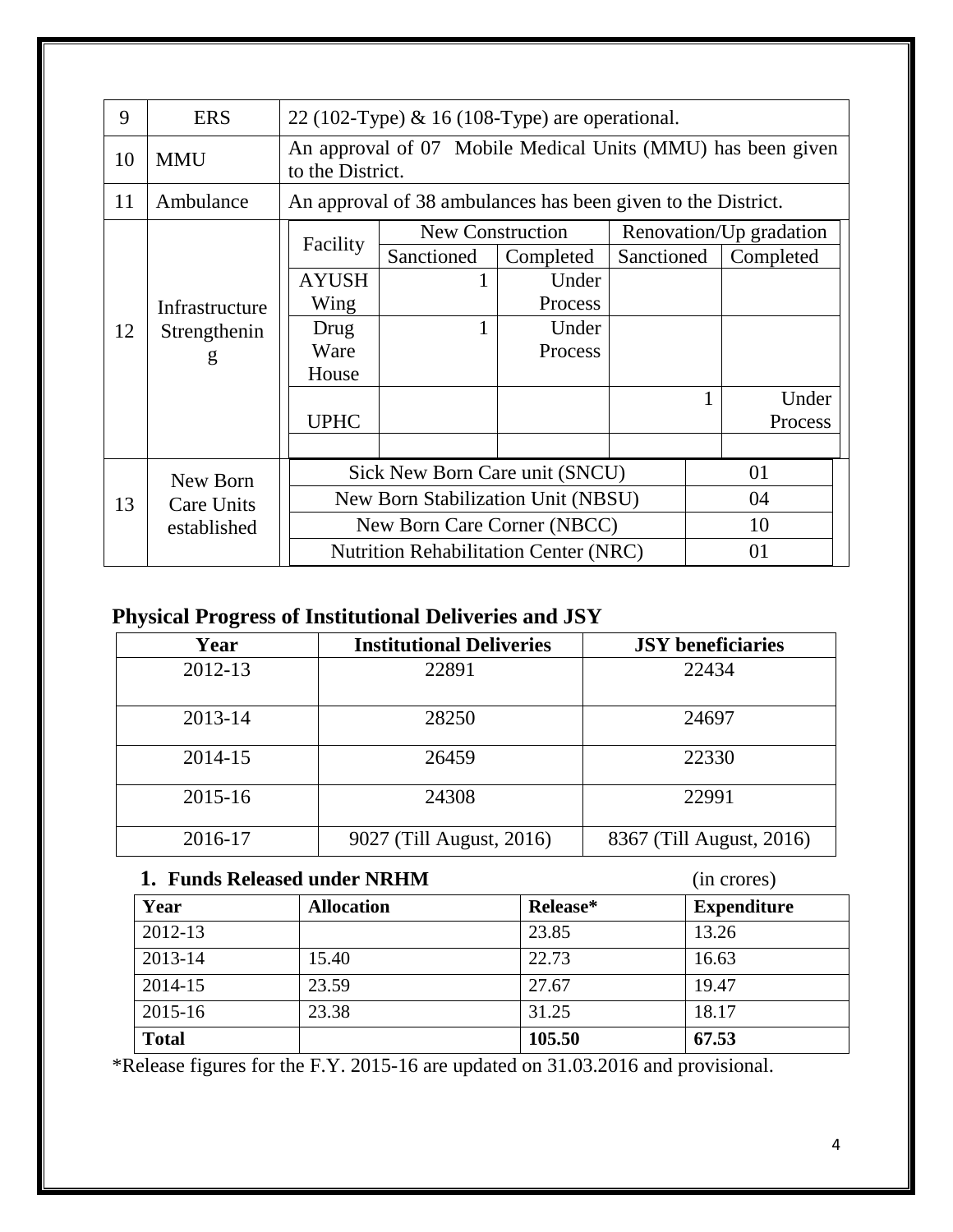#### **NUHM**

#### **A. Demographic Profile (As per Census 2011):**

|                | <b>Total Population (In lakhs)</b>                                                           | 18.62    |
|----------------|----------------------------------------------------------------------------------------------|----------|
| 2              | Urban Population (In lakhs)                                                                  | 3.14     |
| 3              | Urban Population as percentage of total population                                           | 16.32%   |
| $\overline{4}$ | Urban slum population (in lakhs)                                                             | 1.52     |
| 5              | Slum population as percentage of urban population                                            | 48.40%   |
| 6              | Number of Metro cities                                                                       | 0        |
| 7              | Number of Million + cities $(> 10$ lakh population)                                          | 0        |
| 8              | Number of cities with 1 to 10 lakh population                                                | $\Omega$ |
| 9              | Number of towns with less than 1 lakh but more than 50<br>thousand population                | $\Omega$ |
| 10             | Number of State HQs/District HQs which have population<br>between 50 thousand to 30 thousand |          |
| 11             | Total Eligible cities $(6+7+8+9+10)$                                                         |          |
| 12             | Total cities covered under NUHM till 2015-16                                                 |          |

#### **B. Coverage:**

#### **Status of NUHM in the District Sonbhadra**

## **(Position as on 31st December, 2015)**

| Sl. No. | <b>Activities</b>                     | <b>Approved</b>   | <b>Progress</b> |
|---------|---------------------------------------|-------------------|-----------------|
| 1.      | <b>Planning &amp; Mapping</b>         |                   |                 |
| 2.      | <b>Human Resource</b>                 | <b>Sanctioned</b> | $In - position$ |
|         | <b>Medical Officers</b>               | $\overline{2}$    |                 |
|         | <b>Staff Nurses</b>                   | $\overline{2}$    | 2               |
|         | <b>Auxiliary Nurse Midwife (ANMs)</b> | 3                 | 3               |
|         | Lab Technicians                       |                   |                 |
|         | Pharmacists                           |                   |                 |
|         | <b>ASHA</b>                           | 16                | $\overline{0}$  |
|         | Mahila Arogya Samiti (MAS)            | 32                | $\overline{0}$  |
|         | State Program Management Unit         | $\theta$          | $\overline{0}$  |
|         | District Program Management Unit      |                   |                 |
| 3.      | <b>Infrastructure</b>                 |                   |                 |
|         | <b>U-PHCs</b>                         |                   |                 |
|         | Strengthening of U-PHCs               | 1                 |                 |
|         | New U-PHCs                            | $\theta$          | $\overline{0}$  |
|         | <b>U-CHCs</b>                         |                   |                 |
|         | Strengthening of U-CHCs               | $\overline{0}$    | $\overline{0}$  |